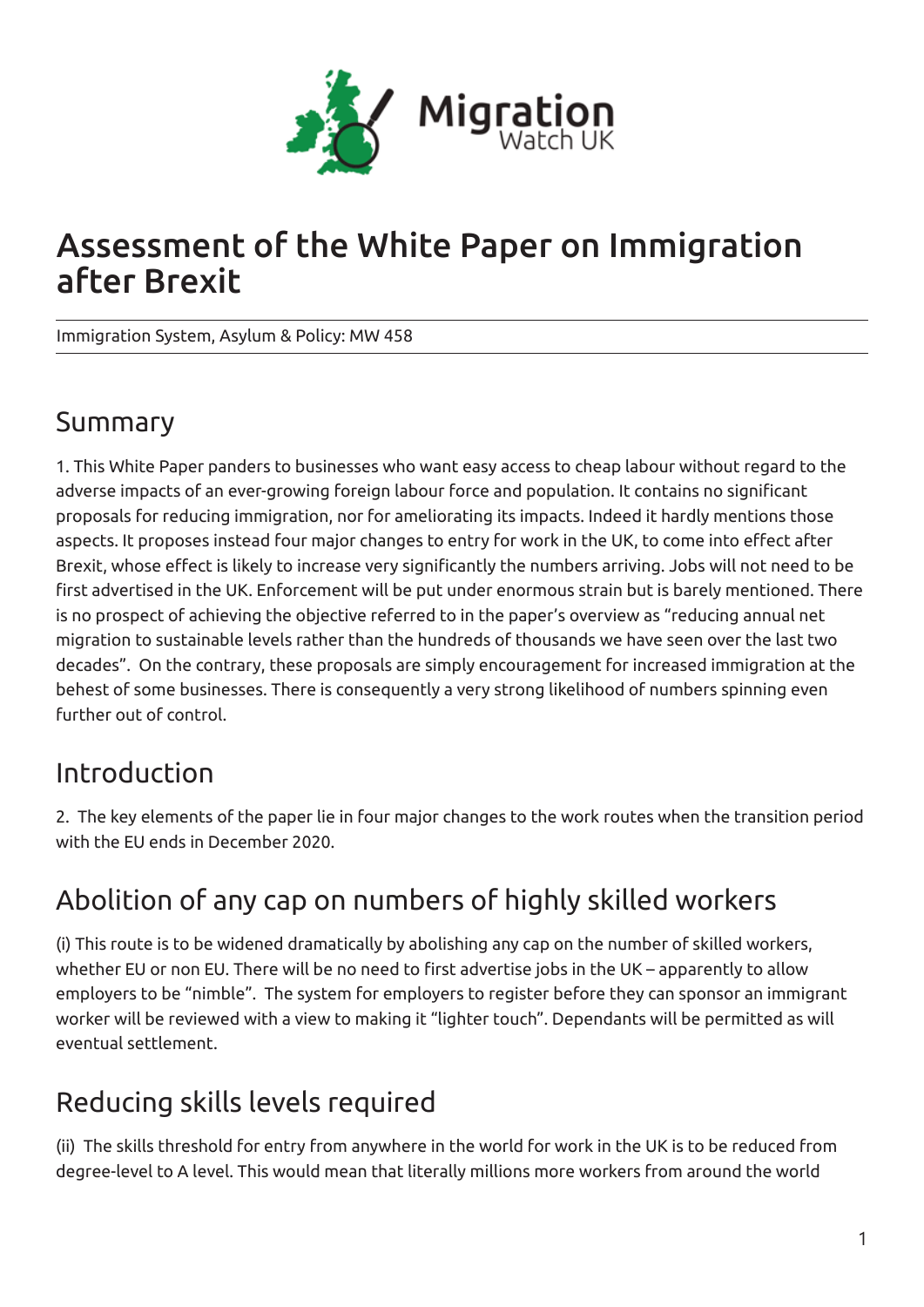would qualify to come and work here. While it is suggested that the salary level stays at its present £30,000 a year, this is apparently already under review as some Ministers are pressing for it to be reduced to only £21,000 even for experienced workers. (There is already a lower level for new entrants to the labour force of £20,000 per year). These workers will be able to bring their dependants (who may also work), extend their stay, indeed work permanently, and also gain access to the National Health Service. Extraordinarily, nationals of "specified low risk" countries and those with which the UK has made an agreement will also be able to come here as visitors and then apply to switch to this skilled worker programme. The employer will pay an immigration skills charge and the migrant will pay a health charge. Considering that the year ending September 2018 saw 13.2 million non-EEA visitor arrivals to the UK, of which about 11 million were non-visa nationals, it is clear that such a scheme could rapidly spiral out of control.

## Free-for-all for lower-skilled work

(iii) Contrary to the advice of the government's own Migration Advisory Committee, a new route is proposed to allow for workers from around the world and at any skill level to come to look for work in the UK so long as they come from countries deemed to be of low immigration risk or with whom the UK has negotiated an agreement. These workers will not need sponsorship from employers and can arrive in the UK even without a job lined-up. The White Paper says that, to prevent long term working, they must leave after a maximum of twelve months, to be followed by a "cooling off period" of a further twelve months before they can return. However, it seems highly unlikely that the government will have the capability or capacity to enforce these limits on either staying or returning. This route will be reviewed by 2025.

### "Youth" Mobility

(iv) The UK currently has agreements with Australia, Canada, Hong Kong, Japan, Monaco, New Zealand, South Korea and Taiwan. These allow people aged 18 to 30 to come to the UK for up to two years during which period they can work or study. The government have proposed such a scheme to the EU, provided that it is reciprocal. Those concerned are free to work at any level of skill. At present the scheme is capped at 59,000 a year with a separate quota for each country. There is no mention of the scale of any future cap. It is noteworthy that most arrivals from the EU over the past decade have been aged under 30.

## Non-work immigration

3. The white paper is largely silent on immigration to the UK for purposes other than work. The little that is mentioned is covered below: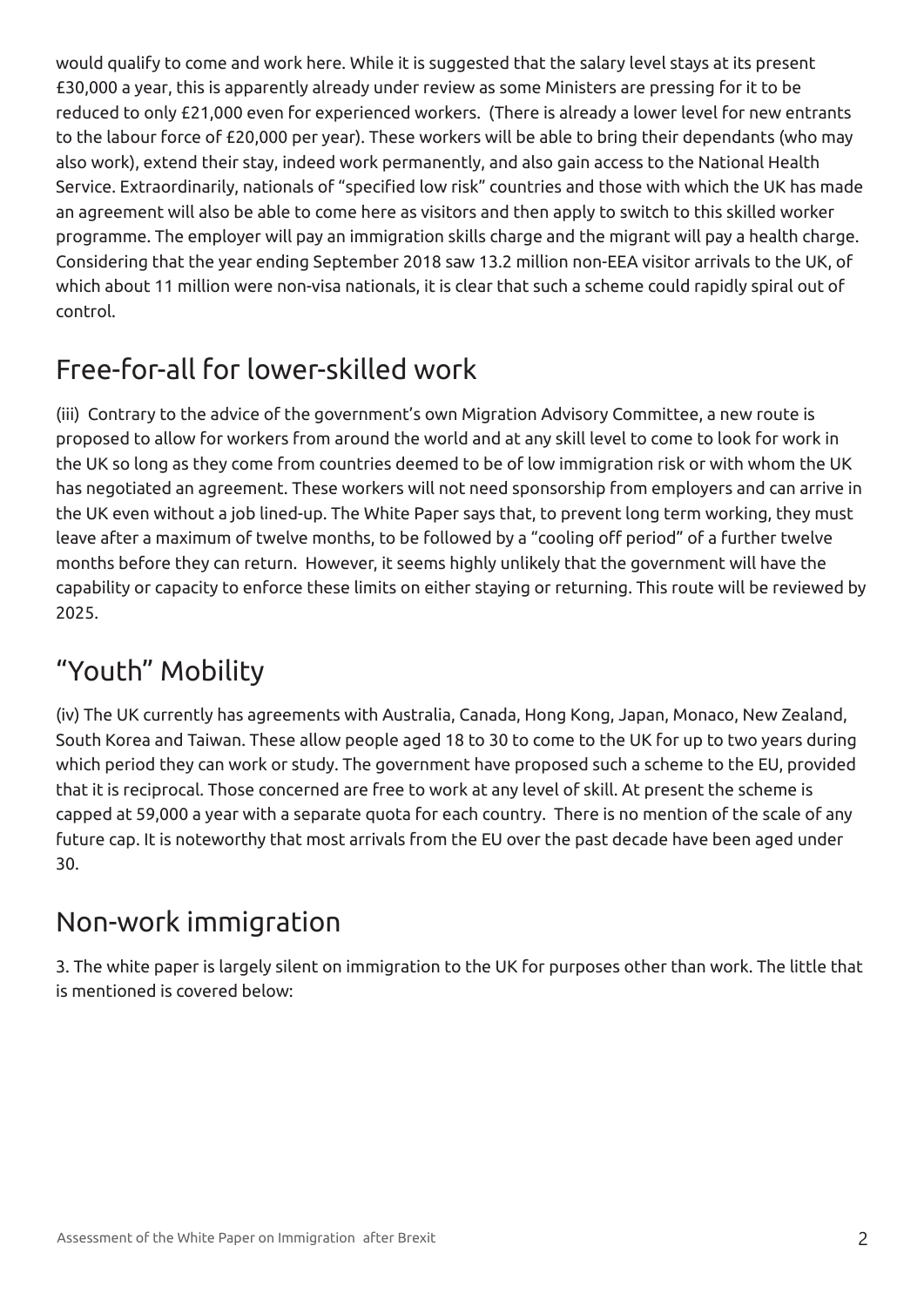## Study visas

4. Students completing degrees at UK universities will receive generous work rights to help them "switch easily, and in country, into highly-skilled work." The post-study period for students to look for work is to be extended to six months. It is not clear why these changes are necessary. In the year ending September 2018, there were over 194,000 applications for student visas in higher education, an increase of 9% on the previous year and the highest level ever recorded. Meanwhile, in 2017 over 6,000 students transferred into work visas.

## Family visas

5. The white paper suggests no changes to the family migration route. This is a serious oversight as family migration constitutes a large proportion of all migration to the UK and needs to be significantly curtailed. In the year ending September 2018, nearly 148,000 family visas were granted, an increase of 14% on the previous year.

#### Assessment

7. There are, literally, no measures to reduce net migration, now running at 270,000 a year.

8. Removal of any cap on highly skilled migrants and the creation of three new routes at lower skill levels and with no numerical caps will ensure a very rapid increase in arrivals.

9. Much is made of "specified low risk countries" which are not defined but the EU is likely to demand that all its member states be included. In the past only about 20% of EU migrants would have qualified for Highly Skilled status had the same restrictions applied to them as applied to non EU. Under these proposals many more will qualify under the new skilled route enlarged to include intermediate skills. Others will qualify under the Youth Mobility scheme – since 2004 over half of National Insurance Numbers (NINOs) issued to Eastern Europeans were to those aged under 30.

10. Taking the four routes together, the new system would bar entry for work to hardly anyone from the EEA who may come to the UK at present. All that any restrictions would do is set limits on the time that some of them may stay which, in practice, are most unlikely to be enforced.

11. Meanwhile, the expanded skilled routes would also be open to anyone anywhere in the world, vastly increasing the numbers eligible to come to the UK.

12. The countries regarded for immigration purposes as being low risk have not yet been specified. However, it is clear that they include the EU as the latter have already been offered The Youth Mobility Scheme provided it is reciprocated. It is certain that the EU Commission will insist that all EU countries be treated the same so Romania and Bulgaria, two large sources on immigrants, are bound to be included. Others will be added in the course of trade negotiations and some might insist on inclusion as a matter of prestige.